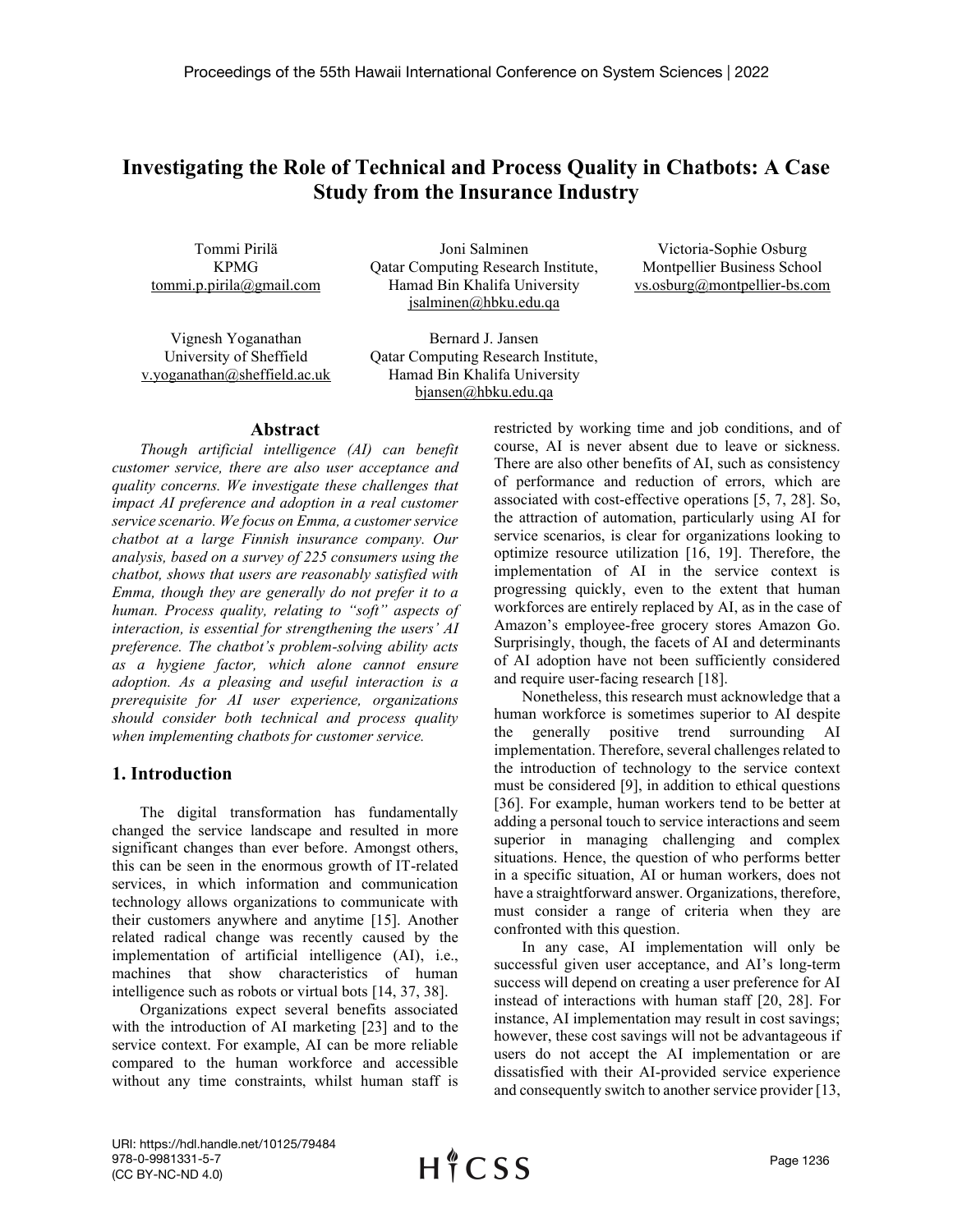28]. Whilst organizations may have the option to rely on either AI or human staff in some cases, the decision has already been made in other situations. AI implementation is sometimes necessary to guarantee an organization's long-term survival. Of course, users' willingness to interact with AI is vital in such a scenario.

User acceptance has a long tradition of being the center of discussion in information system research and practice, also regarding the implementation of new technology. For example, theoretical frameworks such as the Technology Acceptance Model (TAM1 and TAM2) [31, 32] help identify the drivers of customers' technology adoption, such as perceived usefulness and ease-of-use. Despite the availability of such frameworks, we often observe in the field that technologies are continuously optimized and that technology performance (*technical quality* [12]) is considered as the strong driving force of technology adoption. Indeed, technical quality, including aspects such as the problem-solving ability and speed with which the problem is solved [12], is an important driver; but other drivers of user acceptance are sometimes overlooked. Such drivers include characteristics of the user-to-AI interaction, i.e., *process quality* [12] – is this interaction *empathetic* as well as *efficient*, and is it *enjoyable* and *fun* as much as *effective*?

Beyond this, there are also specific characteristics of the service situation and the customers themselves, which may facilitate or hinder preferences for AI interaction. The interaction between the user and the situation can influence the outcome and the service experience. Thus, with this research, we want to provide an unbiased view of what makes AI successful in the real world whilst focusing on the specific case of chatbots. Such understanding will help organizations to consider the range of factors influencing the success of AI implementation and the creation of user preferences for AI interaction.

Chatbots are an application of AI, which respond to user inquiries and represent an organization's virtual customer servant. Among others, chatbots can be found on messaging sites, social media sites, and also websites [29]. For example, Facebook allowed organizations to use chatbots from 2016, facilitating organizations' interaction with their customers. As chatbots simulate the conversation of a human being, users do not necessarily realize that they are interacting with AI instead of a human representative of the organization. However, a user's interaction with a chatbot is not always straightforward; some chatbots have problems correctly identifying the query, and they misunderstand the customer [27]. For instance, keyword-based systems can fail in understanding semantics or correctly identifying contextual meaning, which ultimately results in service failure [35].

However, machine learning techniques, which are the technical mechanisms that give rise to the intelligent abilities of the AI-powered chatbot, are improving rapidly, which positively impacts the performance of chatbots. In this case, chatbots will derive the correct meaning of a customer inquiry, enabling them to provide an appropriate response and a seamless service experience for customers. Yet, whether we have already reached this stage is not sufficiently clear.

In the following, we will take a closer look at the (dis)advantages of AI implementation in the service context and factors that organizations can consider increasing AI preference. As a specific application, we will consider the case of chatbot implementation and its impact on customer service interactions.

# **2. Related Literature**

#### **2.1. The Choice Between Service Channels**

The implementation of technology in the service context requires that customers accept new interaction processes as the change of interacting with technology instead of human staff is a rapid change from the user's point of view [20]. These days, users may already be used to the implementation of technology in the service context, for example, in the form of self-service technology (e.g., self-service checkouts, interactive kiosks). Although such self-service technology has gained much attention in research and practice, AI differs from these service encounters in multiple ways and, therefore, needs to be considered separately. Among others, customers' interactions with AI that utilizes 'natural language' (contrasted with computer code) result in a much more human-like service exchange than users are used to from conventional self-service technology applications such as self-service checkouts at the supermarket.

Given the lack of in-depth understanding of user interaction with AI in the service context, we firstly focus on what is known from service technology. Obviously, traditional customer service and service technologies have their unique strengths and weaknesses. Table 1 presents some of these characteristics, which may facilitate organizations' decision-making processes.

For instance, service technology appears as advantageous if the task is relatively easy to solve [4, 28], but, at the moment, still lags behind traditional service encounters when the task is difficult, and especially if the interaction is delicate and requires a 'human touch' (e.g., conveying emotions) [9].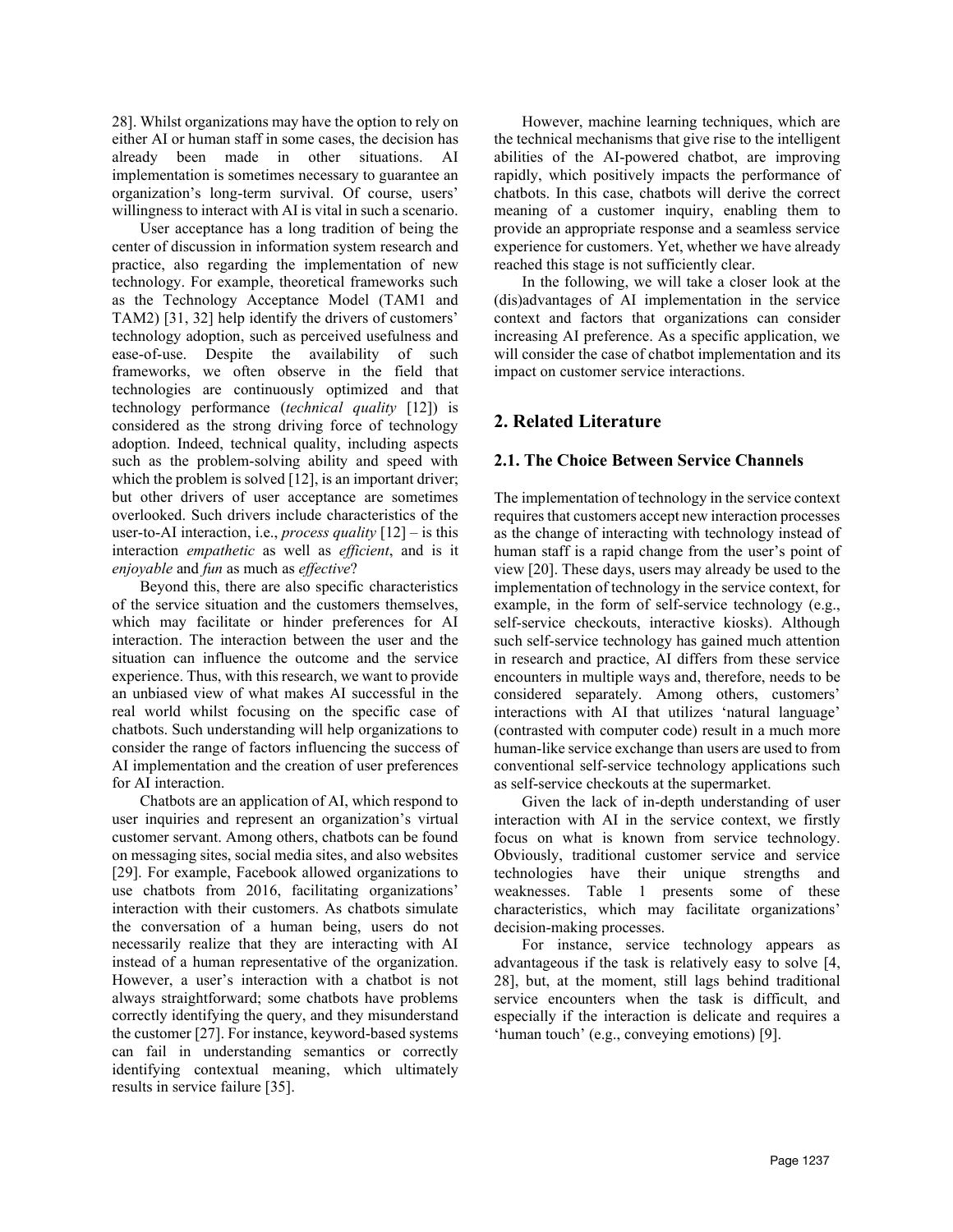**Table 1: Strengths and Weaknesses of Traditional Customer Service and Service Technology.**

|            | <b>Traditional</b><br><b>Customer Service</b>                                                                                                                               | <b>Service</b><br>Technology                                                                                                         |
|------------|-----------------------------------------------------------------------------------------------------------------------------------------------------------------------------|--------------------------------------------------------------------------------------------------------------------------------------|
| Strengths  | • Sociality<br>• Interaction<br>$\bullet$ Trust<br>$\bullet$ Complex<br>operations                                                                                          | $\bullet$ Economic<br>efficiency<br>• Accessibility<br>(24/7)<br>• Easiness<br>• Increased control<br>$\bullet$ Simple<br>operations |
| Weaknesses | $\bullet$ Labor costs<br>• Infrastructure<br>costs<br>• Changes<br>in<br>employee rotation<br>$\bullet$ Rush<br>• Quality<br>fluctuations due to<br>employee<br>differences | • Personal service<br>• Reaction speed<br>• Emotionality<br>• Quality<br>variations due<br>to<br>technological<br>differences        |

Nonetheless, AI's capability to show not only mechanical and analytical but also intuitive and empathetic intelligence [14] is the latest development of AI and should, therefore, enable more empathetic communication with humans in the future. Organizations need to analyze the context in which AI should be implemented to determine its strengths and weaknesses to make a fully informed decision. Independent of the general superiority of one of the two approaches, the preferences for traditional customer service as opposed to AI technology may differ between individuals; hence, access to both forms could be most beneficial [22], particularly in the transition from human interaction to interacting with AI.

After deciding to continue with the AI implementation, customer experience needs to be understood as the crucial force behind user acceptance. In this context, customers' experienced quality deserves special attention, reflecting the comprehensive evaluation of the service performance [8, 34]. Users' preference for a technology primarily depends on satisfaction with the technology interaction, which is again related to quality perceptions [25]. Satisfaction can, in turn, lead to users' willingness to continuously use the technology [2]. Most importantly, the evaluation does not only include the technical performance, i.e., the "input", but also how users perceive the entire interaction, i.e., the "process" [10, 26].

The distinction between input/perceived technical quality on the one hand, and process/perceived process quality, on the other hand, is inevitable to ensure AI success. In other words, we can also differ between the "hard" and "soft" sides of AI. Figure 1 gives an overview of important elements describing the input and process of AI implementation, which ultimately affects a range of outputs related to AI implementation [5]. Organizations are advised to consider these criteria to ensure that users perceive both as high so that an AI preference can finally be achieved. It must also be noted that the "input" characteristics may induce both a direct effect on the "output", as well as an indirect effect through influencing the process quality.

Further, it is not yet clear whether users have higher expectations about AI interaction compared to service exchanges with human staff: Some work points to higher expectations for AI [33], whereas other research suggests that users are more forgiving regarding service failures of AI compared to human staff [28]. In either case, organizations need to ensure that users perceive high quality to realize long-term success.

# **2.2. Process and Technical Quality**

Perceived quality can be defined broadly as a comprehensive evaluation of the service performance [7, 25]. Grönroos [11] explains that experienced comprehensive service quality originates from two factors: technical quality that is observable from endresult and process quality, meaning how the service process has proceeded from the perspective of a customer. The former is associated with the fact that can a customer get a problem solved or are direct needs towards it fulfilled. The latter – process quality – is formed from all the service's interactions. For instance, what is the accessibility of the service, how well the customer was served and how the customer experienced benefitting from the service.

Following the previous discussion, it is essential to aim at optimizing both the technical quality of AI (chatbots in the case of our study) that users perceive and the process quality [10, 26]. It must be noted that customers' perceptions will ultimately depend on their expectations in that they compare their expected process/technical quality with their experience. Hence, after exposure to interaction with a chatbot, users will either hold high or low perceptions of process/technical quality, depending on how well their experience of the interaction fares against their prior expectations. A favorable comparison will ultimately result in a preference for interaction with chatbots. Again, it must be noted that the perceived process quality will be influenced by the perceived technical performance of the chatbot [10, 11, 26]. For example, if a chatbot is easy to access and functions correctly, important preconditions emerge for a smooth interaction and positive customer experience.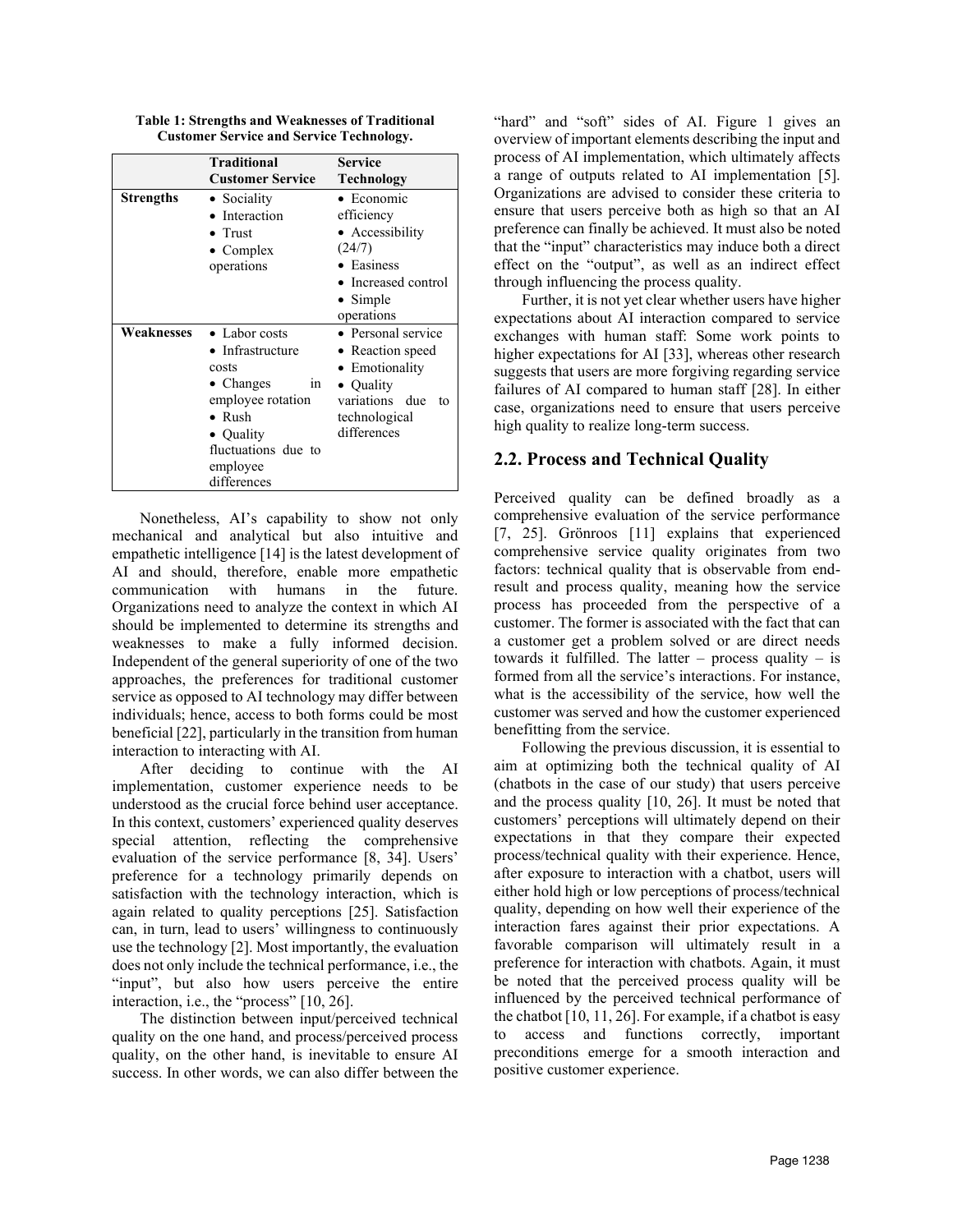

**Figure 1: Input- and Process-Quality Dimensions of Service Technology.**

# **2.3. User Differences in the AI Preference**

Bettencourt et al. [3] argue that service innovation has long focused on mere service improvements but often neglected users' actual needs. When an organization communicates with its users, it is not only the characteristics of the communication attempt and the medium on which its success depends; the success is dependent on the characteristics of the user (e.g., their personality) and the situation (e.g., urgent or simple query). This is described by the *person-situation*  interaction approach [24], which states that the characteristics of a situation interact with the characteristics of an individual. If both characteristics are combinable and in favor of the service encounter, it will affect the service experience positively. More specifically, if both characteristics favor the service encounter, synergistic effects may even occur. In other words, the value for users that is generated from a technologically-enabled service encounter emerges from situational and individual characteristics [20, 28].

Following the simple approach of user segmentation, AI preference may emerge from different factors for different user groups. For example, whilst process quality might be of great importance for some users, who value the interaction and personal touch of service transactions, other users, who tend to be more skeptical and consequently seek reassurance, might place special emphasis on the technical quality (e.g., security, privacy). In line with this, it has been shown that users' experienced value is affected by individual characteristics because some users particularly value the interpersonal relationship aspects of service interaction, while others acknowledge the increased efficiency and economic feasibility following the introduction of technology to the service context [17, 28].

Further, users, who are highly focused on the outcome of the interaction (characterized by a more

objective orientation in their thoughts and behavior), tend to be more open towards service technology, whereas emotionally oriented users favor interactions with human staff [30].

To sum up, users' preference for interaction with chatbots vs. human staff seems to depend on the following characteristics amongst others [7, 30]:

- *Preference for chatbot interaction*: rational (economic efficiency), optimistic, innovative, and technologically ready customers
- *Preference for interaction with human staff*: emotional, dependent on personal recommendations, and technologically anxious customers.

When focusing on the differentiation between rational vs. emotional personalities, the importance of considering the interaction with the situation becomes even clearer. At the beginning of the user journey, users are attracted by emotional aspects, whereas they pay more attention to rational/functional aspects later because the novelty effect wears off [6]. Addressing emotional needs through interaction with human staff may therefore be important in the early stages of the customer relationship, whilst chatbots may be beneficial to deal with purely rational inquiries later on.

Overall, from our literature review, customer implications with the use of AI have not been thoroughly investigated in the academic literature. Therefore, it is unclear how well a chatbot is capable of performing in customer interface and what kind of implications does a chatbot's possible failure have on user satisfaction or customers' continued willingness to use AI service technology. If companies justify the implementation of technology only with cost-savings and neglect the importance of user experience, net present value of investments may stay negative as unhappy customers switch service providers [28].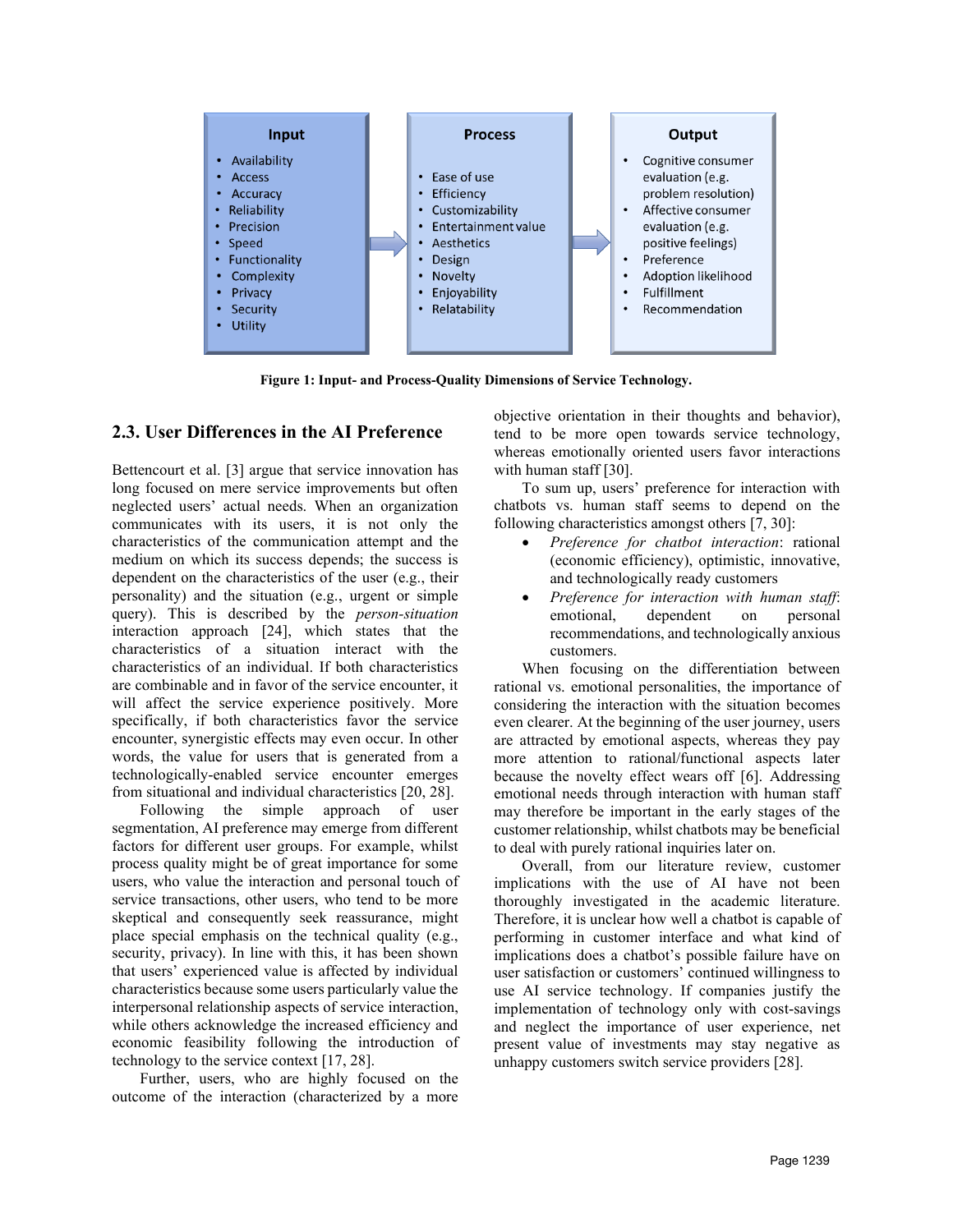## **3. The Case of the Chatbot** *EMMA*

## **3.1. Implementation of** *EMMA*

Chatbots are used in different industry sectors. To better understand how they affect user experience, we look at the case of *Emma*, i.e., an existing chatbot that handles interactions between *If*, an insurance company, and its customers. *Emma* can be found on the company's website, where customers can use the "Ask Emma" function to interact with the chatbot. After having activated the feature, a chat window appears, in which customers communicate with the AI.

*Emma* is based on AI and machine learning and has been developed by the Finnish startup company *GetJenny*, to support companies' customer service and help desk operations. *Emma* enables the company to provide basic customer service in real-time 24-hours a day. Figure 2 illustrates the basic operations of *Emma*. In the course of the interaction, users are asked whether the chatbot provided the correct answer. If not, users are asked to rephrase their question and/or leave their contact details so that a human employee of the company can contact the user in due course. Hence, if *Emma* fails in managing the user inquiry, a human representative will take over.



**Figure 2: An Example of an Interaction Scenario with the Chatbot** *Emma***. A User Can Start a Conversation with**  *Emma* **by Clicking "Ask Emma" on the Company Website. When a User Starts a Conversation,** *Emma* **Tells the User that She Is a Customer Service Bot.**

The joint project of chatbot *Emma* between *GetJenny* and *If* was launched in March 2017, with the aim of handling 10-20% of customer inquiries independently. At first, *Emma* was trained to answers questions of 50 of the most frequently asked topics. After six months of its launch, *Emma* is told to handle over 60% of all *If's* customer service interactions and is capable of answering questions of over 250 topics.

The fact that *Emma* is used by an insurance company illustrates that chatbots are also applied to deal with sensible topics. As this chatbot is used by an insurance company, which continuously excels in customer service, *Emma* needs to offer human-like interaction not to negatively affect the company's current high service ratings.

#### **3.2. User Study with** *EMMA*

**Data collection.** Following the introduction of the chatbot *Emma*, we examined the case of its application in order to identify how customers' preference for interaction with a chatbot is formed based on customers' quality perception and the consideration of personsituation interaction as outlined above. Specifically, we asked users after their interaction with *Emma* on the website of the insurance company to participate in a short survey about their experience with *Emma*. We asked about the following aspects:

- a) *problem-solving ability* ("Was Emma able to solve your problem?")
- b) *overall satisfaction* ("What is your overall satisfaction with the service provided by Emma?")
- c) *perceived technical quality* (se[e Table 2\)](#page-5-0)
- d) *perceived process quality* (se[e Table 2\)](#page-5-0)
- e) *AI preference* ("I would rather use Emma for customer service than a human."),
- f) *continuous usage* ("I would use Emma again.").

We also asked demographic information (age, gender) and duration of customer relationship with the insurance company. For statements b-f, the respondents were given a 7-point Likert scale ranging from 'Strongly disagree' ('Highly dissatisfied' for b) to 'Strongly agree' ('Highly satisfied' for b). For the problemsolving ability statement ("Was Emma able to solve your problem?"), they had the following options:

- "Yes, Emma solved my problem entirely."
- "Partially. Emma could answer some of my questions but could not completely solve my problem."
- "No, Emma was not able to solve my problem and I was directed to a human.")

Since electronic surveys typically have a low response rate, users were encouraged to respond by raffling an Apple iPad tablet computer between the respondents. In our study, the response rate of the people who opened the questionnaire was 56.5%. When inspecting the quality of the responses, 29 respondents had to be discarded because their responses were identical (for example, a line full of response options 1 or 7), or their response time was more than three times faster than the average response time.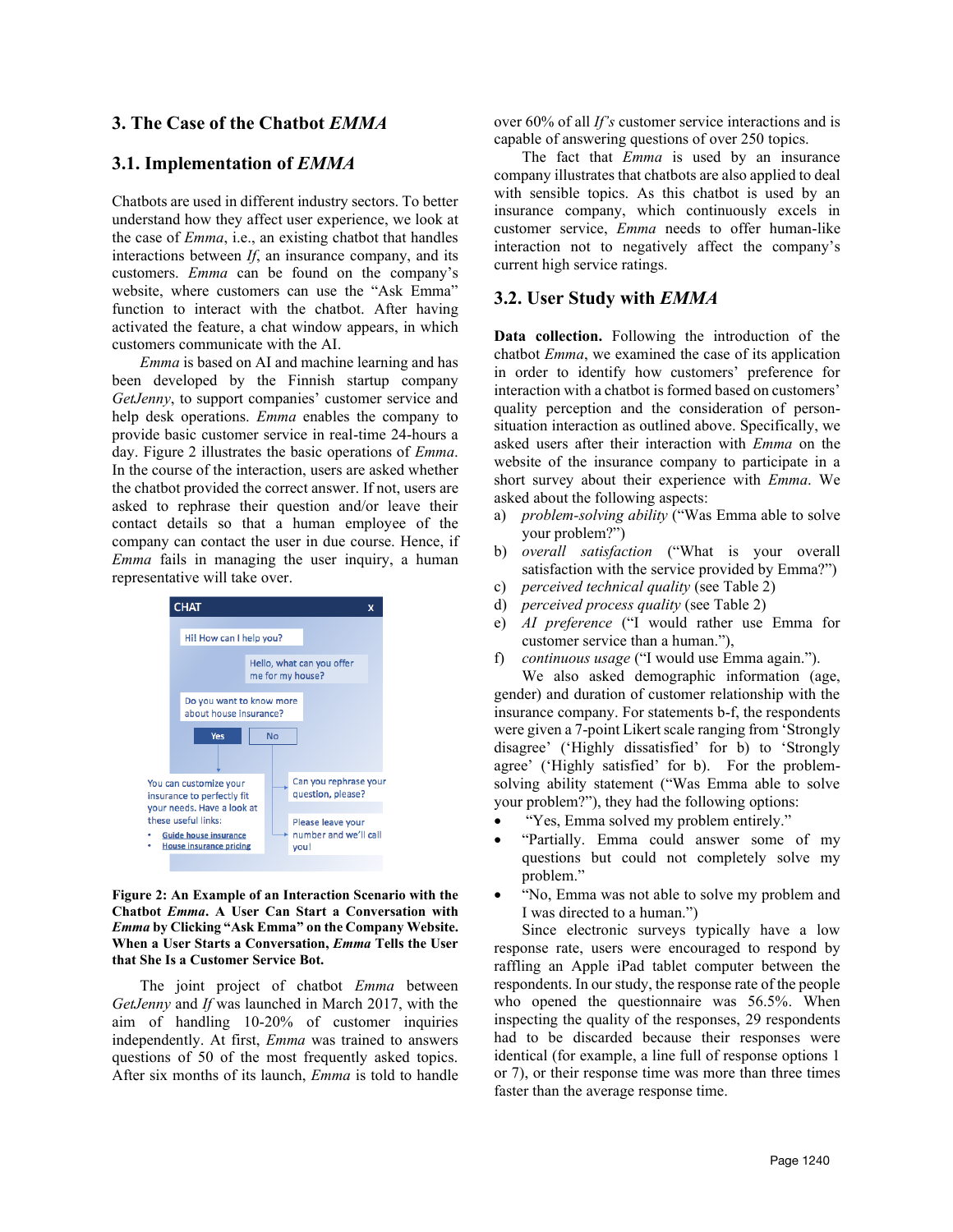<span id="page-5-0"></span>**Table 2: Measurement Items for Technical Quality [21] and Process Quality [1]. The Observed Cronbach's Alphas (***a***) Indicate High Internal Consistency of Factors.**

| <b>Technical quality</b><br>$(a=0.921)$                                                                                                                                                          | Process quality $(a=0.929)$                                                                                                                                                                                                                                                                                         |
|--------------------------------------------------------------------------------------------------------------------------------------------------------------------------------------------------|---------------------------------------------------------------------------------------------------------------------------------------------------------------------------------------------------------------------------------------------------------------------------------------------------------------------|
| • Emma was able to solve<br>my problem fluently.<br>• Emma didn't make<br>mistakes in my opinion.<br>• Emma was quick to solve<br>my problem.<br>• Emma gave me all the<br>information I needed. | • Chatting with Emma was<br>fun.<br>• Chatting with Emma was<br>interesting.<br>• Chatting with Emma<br>makes it possible to get<br>customer service regardless<br>of time and place.<br>• Chatting with Emma<br>makes life easier.<br>• Chatting with Emma felt<br>good.<br>• Chatting with<br>Emma<br>saves time. |

We received a total of 225 usable responses from the users who had interacted with *Emma*. Of these, 86.7% (N=195) were existing customers of *If* and had typically been customers for more than five years. Around half (52.9%, N=119) were male. The average age range for respondents was 40-49, with 62.7% (N=141) of the respondents being over 40 years old.

The users could initiate a conversation with *Emma* on either the *If* website or a private customer page. In total, 44.0% (N=99) of the respondents were interacted on the website and 56.0% (N=126) on their private pages. After the conversation, the user has the option to participate in a survey by clicking a link leading to it. This allows the respondent to be transferred to the electronic survey, after which they can complete it. All the participants were aware of interacting with a chatbot, as this was specifically mentioned upon opening the chat dialogue box.

**Results.** In total, 38.2% (N=86) of the respondents reported of receiving a complete solution from *Emma*, without the need to direct the question forward to a human customer servant. On the other hand, 31.6 % (N=71), answered that *Emma* had partial problemsolving skills, meaning that *Emma* was able to answer some of their questions but could not handle all of them, thus forwarding the customer to a human customer servant. Around the same number of customers (31.6%, N=59) answered that *Emma's* problem-solving skills were deficient, meaning that *Emma* could not answer any of the customer's requests and forwarded the customer to a human customer servant. These results indicate satisfactory ability to solve the customers' problems, as *Emma* could at least partially solve 70% of the cases.



<span id="page-5-1"></span>**Figure 3: Mean Scores of Key Indicators on a 7-Point Scale.**

As shown in [Figure 3,](#page-5-1) the values of process quality (M=4.95) are slightly higher than the values of technical quality (M=4.70), although the difference is slight. Thus, the process quality ("soft aspect") can be considered slightly higher than chatbot *Emma's* ability to solve problems quickly, correctly, and smoothly. This is an interesting finding, as it implies *Emma* is not perceived as "cold" but rather as polite or friendly. The high standard deviation of technical quality (SD=2.0) relative to process quality (SD=1.46) is also noteworthy; it indicates Emma's ability to provide technical solutions is more varied than its way of communicating in a friendly manner.



<span id="page-5-2"></span>**Figure 4: Frequency Distribution of the Key Indicators. The Horizontal Axis Has a Scale of 1 to 7, and the Vertical Axis Shows the Key Indicators.**

As seen from [Figure 4,](#page-5-2) more than 2/3 of the respondents (65%) have a low *AI preference*, with scores from 1 to 3, which indicates that customers are currently not prepared to prefer AI customer service over a human. This proposition is further enhanced by the fact that *AI preference* had the lowest mean score of the measured variables (M=2.94) (se[e Figure 3\)](#page-5-1).

There is an interesting feature between technical quality and process quality: the mean for process quality is 4.9, higher than 4.7 of the technical quality; yet, only 14% give process quality the highest score (7/7) while the same number for technical quality is 24%. Both *overall satisfaction* and *continuous usage* have a considerably higher number of positive responses, with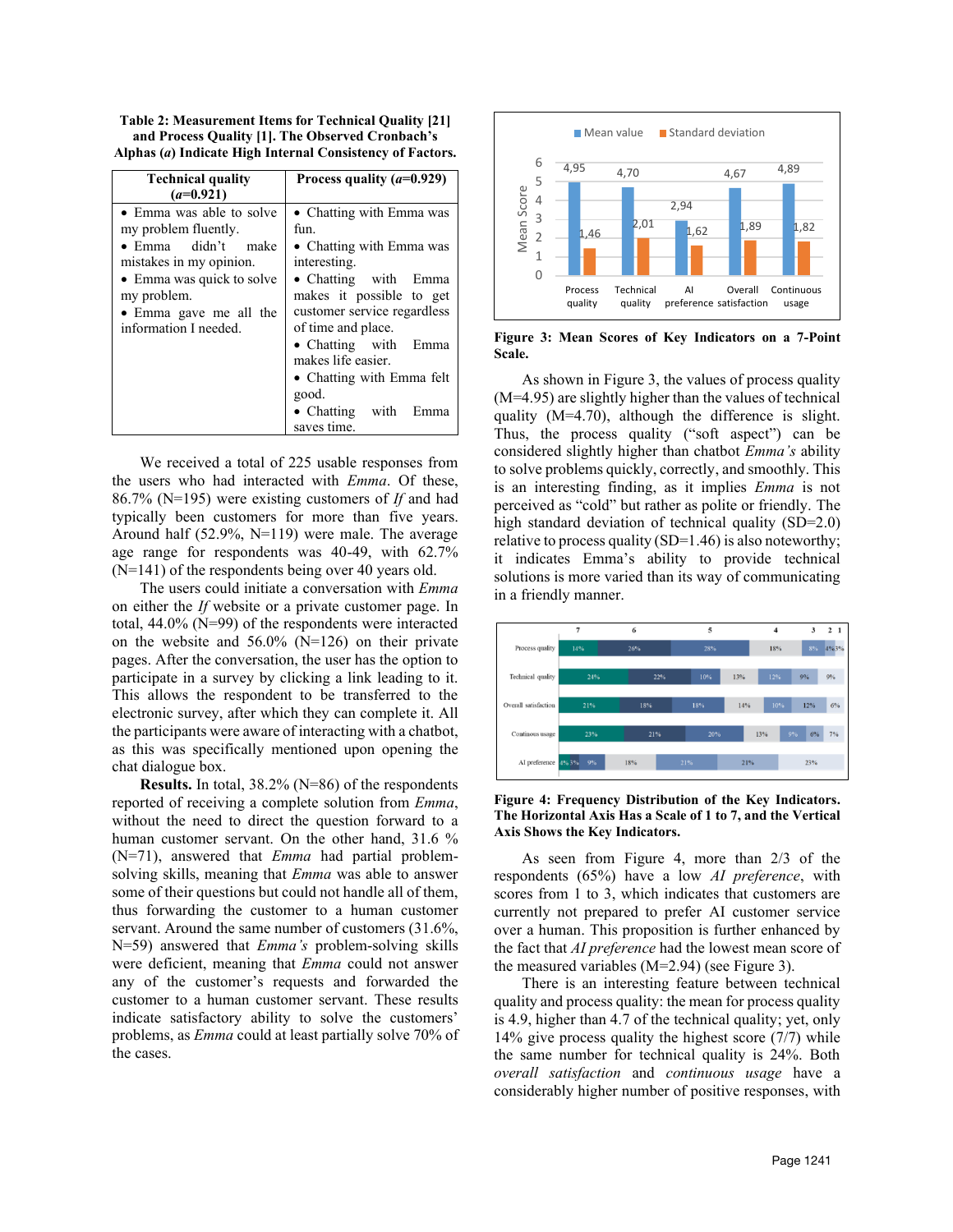scores of 5 to 7, making circa (ca.) 60% of the responses and scores of 1 to 3, ca. 25%. Again, these results indicate the positive user experience that the respondents generally had with *Emma*.



<span id="page-6-0"></span>**Figure 5: The Ratio of Chatbot's Problem-solving Ability and Artificial Intelligence Preference. As Emma's Problem-Solving Improves, Users' AI Preference Increases.**

Other interesting findings include:

- There is a positive relation between *Emma's problem-solving ability* and users' *AI preference*   $(Figure 5)$  – this implies that users are more willing to use a chatbot if it can solve their problems, and *vice versa*.
- The correlation between *overall satisfaction* and *Emma's problem-solving ability* is weak to medium  $(r=34.4\%, R^2=11.2\%)$ , implying that satisfaction is not only related to the chatbot's ability to solve problems, but also to *how* these problems are solved.

Furthermore, there is an interesting interplay between technical and process quality (see [Figure 6\)](#page-6-1). *Overall satisfaction* is influenced more by *technical quality* (R<sup>2=</sup>0.713; p<0.001) than *process quality*  $(R^2=0.269; p<0.001)$ . For AI preference, the reverse applies – *process quality* is a much more impactful factor  $(R^2=0.478; p<0.001)$  than *technical quality*  $(R<sup>2</sup>=0.118; p=0.052)$ . These results indicate that while, without the functional 'intelligence' of a chatbot, the user is not satisfied, the functional intelligence alone is not enough for customers to prefer a chatbot. A pleasurable interaction experience is also required.

We also predicted AI preference with technical quality and process quality as independent variables. Regression analysis shows that *technical quality* is a significant predictor for *AI preference* (Beta=0.35; tvalue=5.03;  $p<0.01$ ) but does not explain much of the variance of *AI preference* (R2=0.170). When including *process quality* as a variable in the model, the impact of *technical quality* decreases to non-significant at 0.05 significance level (Beta=0.14; t-value=1.86;  $p<0.1$ ). In this model, process quality is more impactful (Beta=0.42; t-value=5.30;  $p<0.01$ ) and adds to the overall explanatory power (R2=0.272).



<span id="page-6-1"></span>**Figure 6: The R2's of Process Quality and Technical Quality to Overall Satisfaction and AI Preference.**

However, it is counter-intuitive that technical quality "would not matter", as users are primarily using chatbots to solve their real customer service problems. Therefore, we decided to test the mediation effect, specifically if process quality mediates technical quality when predicting AI preference.

Mediation occurs if the direct relationship between technical quality and AI preference is significant (condition 1=*TRUE*), this relationship becomes insignificant as the mediator variable (i.e., process quality) is included (condition 2=*TRUE*), and technical quality explains process quality (condition 3), which we also found to be the case (Beta=0.58; t-value=5.03;  $p<0.001$ ; R2=0.33). All the conditions of mediation are thus fulfilled, so it can be interpreted that process quality functions as a mediator between technical quality and AI preference.

Finally, neither customership  $(p=0.40)$ , its duration  $(p=0.17)$ , gender  $(p=0.94)$ , or age  $(p=0.90)$  had significant mean differences concerning *AI preference*.

# **6. Discussion**

#### **6.1. What do the Results Mean?**

In the case of *Emma*, users seemed to be rather satisfied with the interaction and also indicated that they would be willing to use *Emma* again, although only a third of the users stated that *Emma* had dealt with their inquiry satisfactorily, whilst another third reported partial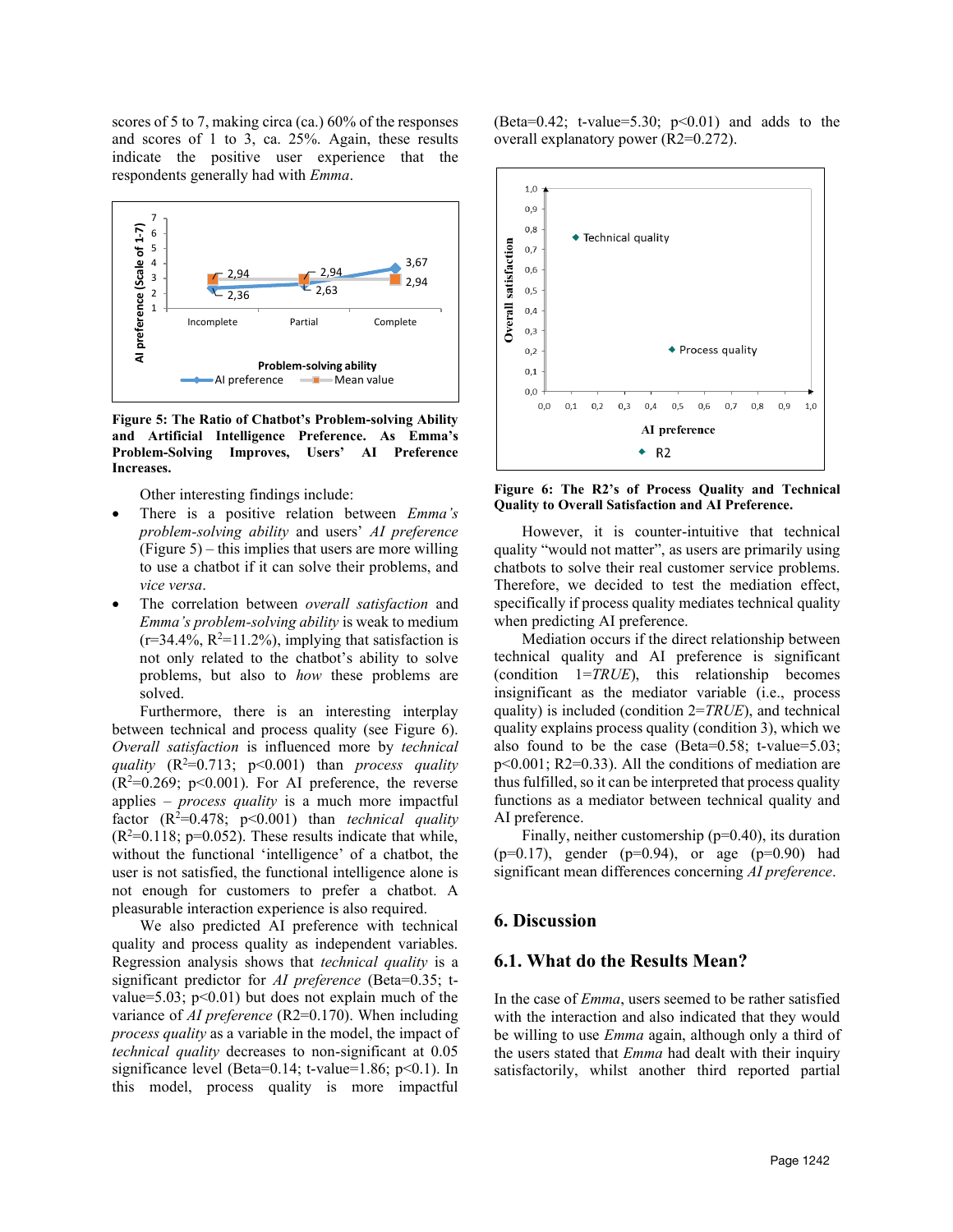problems and the remaining stated that *Emma* did not offer any adequate responses.

The research shows that AI preference can be explained with quality that divides into two dimensions – technical quality and process quality, previously presented in the literature of service quality (see [11, 12]). The first dimension relates in AI context directly to the efficiency of the chatbot; that is, its ability to solve customer's problems. On the other hand, the process quality is associated with aspects of user experience, such as usefulness, convenience, accessibility, easiness, and speed of the interaction.

Results suggest that before the technical quality is right, there is no point in building the process quality, as the process quality strongly mediates the effect of technical quality on AI preference. This link is justified by the fact that process quality became the most important factor for the preference of AI in the analysis when accounting for both quality types, while technical quality is an antecedent for the process quality.

AI preference is formed so that the process quality explains the preference of chatbot and technical quality, in turn, explains the process quality. This implies that the priority enhancing a preference for artificial intelligence is to establish satisfactory problem-solving skills ("hygiene factor"), after which a pleasant user experience should be built (a "wow/competitive factor") for users to be ready to prefer the chatbot. Without technical quality, it is impossible to build AI preference, but this preference cannot also be built with technical quality. Ultimately, process quality is the element that allows customers to choose the chatbot instead of a living person.

Grönroos [11, 12] suggests the quality that the customer experiences consist of both technical and process quality in the traditional interaction between people. This study implies that the exact same conceptual elements of quality also determine the quality in the interaction between humans and machines. The conceptual elements of quality literature would, therefore, be the same in both artificial intelligence and humane customer service. However, decisive differences are likely to be seen when examining which of the concrete elements of process quality (empathy, enjoyability, accessibility, etc.) form the best possible artificial intelligence experience, or which of these quality elements users value the most. For example, further studies of service design can help to concretize the creation of *superior AI customer experiences*.

#### **6.2. Implications for Organizations**

Given our results, organizations are advised to ensure that chatbots meet technical and process quality

requirements if they want to create preferences for chatbot interaction.

We want to highlight that customers might be willing to use chatbots and that they are more or less satisfied by the interaction; the preference for communicating with chatbots instead of human representatives of a company is not reality (yet). However, we identify certain drivers of the preference for chatbot interaction, which may help to stimulate such preference in the industry. For now, allowing customers to choose between the interaction with human staff or a chatbot appears as the most promising strategy. Some users may then function as early adopters, who can further promote the chatbot interaction.

Altogether, our case leads to the framework presented in [Figure 7,](#page-7-0) which summarizes important drivers of customers' preference for interaction with a chatbot. This understanding will help organizations decide whether chatbots may be a useful tool for them and/or to guide organizations to successfully implement them.

Further, organizations need to be aware that not the pure technical features of AI are essential in creating customers' preferences for interacting with AI instead of human employees; customers' perceived process quality, as well as the usefulness of AI depending on the person-situation composition, need to be equally considered. Of course, chatbots should be in a position to adequately respond to customers' inquiries.



<span id="page-7-0"></span>**Figure 7: Framework Describing the Drivers of Customers' Preference for Using Chatbots.**

As service failures need to be minimized in any service context, the technical quality of chatbots represents a *hygiene factor*, which customers expect in any service encounter. Building on this, customers' process quality perceptions may act as *motivators*, which can ultimately shape preferences for interaction with a chatbot. Process quality helps to ensure an enjoyable and customer-beneficial experience. Amongst others, process quality perceptions may improve if chatbots better simulate human-like interaction, so the specific dynamics of human interaction also become alive in interactions with a chatbot. This may include more emotional and targeted communication. If a chatbot achieves this, and we also add its specific strengths (e.g., immediate response, 24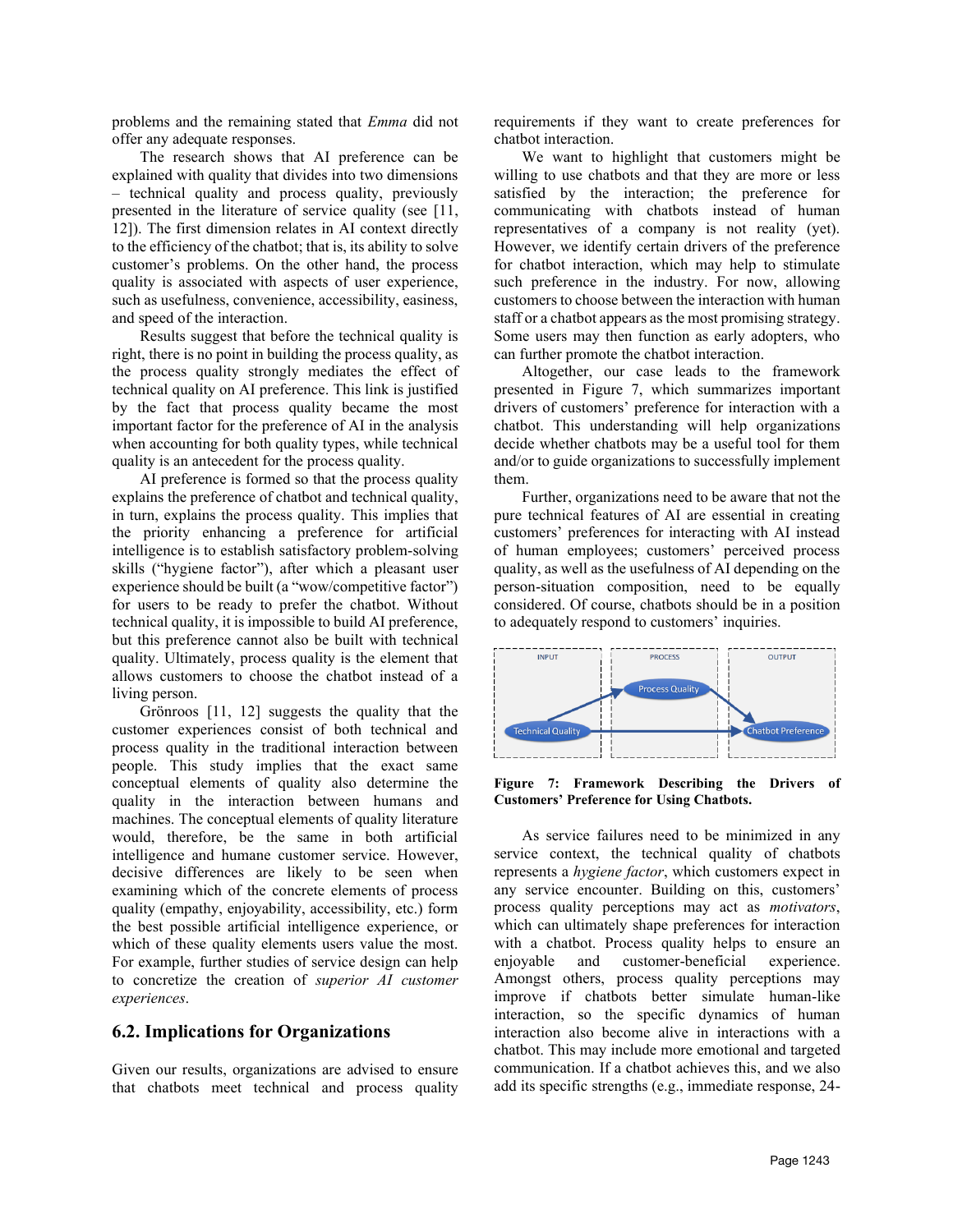hour availability), user preference for chatbot interactions seems to be more than just an illusion.

We want to draw attention to the necessity to carefully analyze and consider situational and customer characteristics. The implementation of chatbots, but the introduction of AI, in general, requires a detailed examination of the context. Only if the context is sufficiently understood can measures be undertaken to facilitate the preference for interaction with a chatbot. For example, if the first interaction of a customer with a chatbot concerns a rather complex task, which the chatbot fails to solve, the customer can build up a history of negative experience, which will make further chatbot utilizations less likely.

Additionally, organizations need to decide whether they inform their customers that they are interacting with a chatbot. In practice, customers are sometimes exposed to chatbot interaction without knowing they are communicating with AI instead of a human representative. In such a context, ethical issues arise—for a full overview on ethical issues, see [36]. If customers accidentally find out that they are interacting with AI, negative consequences may emerge, particularly for loyal customers who might feel less valued. Further, as chatbots still frequently create service failures, organizations need to consider how customers attribute such service failure depending on whether they know that they are interacting with AI or not. While, in general, customers seem to be more forgiving if the service failure emerges from AI instead of human staff [28], solving real problems is essential for the success of chatbots in customer service.

For chatbot designers and managers, this means that having AI to solve their questions efficiently and correctly is not enough for customers, but the chatbot must be able to create enjoyable, pleasing, and useful experiences. This has important implications for organizations managing AI customer experiences and for artificial intelligence system vendors and developers, in developing the operational quality and allocating resources to increase the empathy, enjoyment, and pleasantness of their systems. However, it should be noted that the technical quality of AI, i.e., the functionality, must be satisfied before the elements of experimental quality are built. This is very natural since customer service is primarily contacted when seeking a solution for a specific problem.

## **7. Conclusion**

Following digital transformation and disruption, organizations increasingly move towards AI-based automation to streamline their operations and to create better value for users and customers. The rapidness of such developments creates an inescapable urgency to develop and implement AI applications. However, there is limited research on users' interactions with AI in service scenarios, particularly distinguishing perceptions of technical vs. process aspects of AI. As today's technologically influenced users seek not just solutions for problems, but it also enhanced experiences, understanding how process quality, as well as technical quality, affects customer service encounters is an important step towards creating better customer value. Focusing on customer and non-customer interactions with an intelligent chatbot developed by a Finnish startup firm, our research shows how technical quality influences preference for AI interaction through increased process quality.

Findings offer interesting insights for service organizations at the application in end of AI, including that process quality (more concerned with user experience) is an important mediator for technical aspects such as problem-solving. Such insights are also useful for improving AI applications, since understanding contextual factors in the early stages of technological developments is a key step in their developmental process. Most importantly, the considered case also demonstrates that AI can be successfully implemented to support human workforce, as opposed to replace human employees; chatbots have the potential to handle first user inquiries followed by directing these users to the relevant organizational department operated by human staff.

#### **Acknowledgments**

We would like to thank *If*, the Finnish insurance company, for collaborating with us on this research.

#### **References**

- [1] Almquist, E. et al. 2016. The elements of value. *Harvard Business Review*. 94, 9 (2016), 47–53.
- [2] Anderson, E.W. and Sullivan, M.W. 1993. The antecedents and consequences of customer satisfaction for firms. *Marketing science*. 12, 2 (1993), 125–143.
- [3] Bettencourt, L.A. et al. 2013. The secret to true service innovation. *Business Horizons*. 56, 1 (2013), 13–22.
- [4] Buell, R.W. et al. 2010. Are self-service customers satisfied or stuck? *Production and Operations Management*. 19, 6 (2010), 679–697.
- [5] Collier, J.E. and Bienstock, C.C. 2006. Measuring service quality in e-retailing. *Journal of service research*. 8, 3 (2006), 260–275.
- [6] Collier, J.E. and Kimes, S.E. 2013. Only if it is convenient: understanding how convenience influences self-service technology evaluation. *Journal of Service Research*. 16, 1 (2013), 39–51.